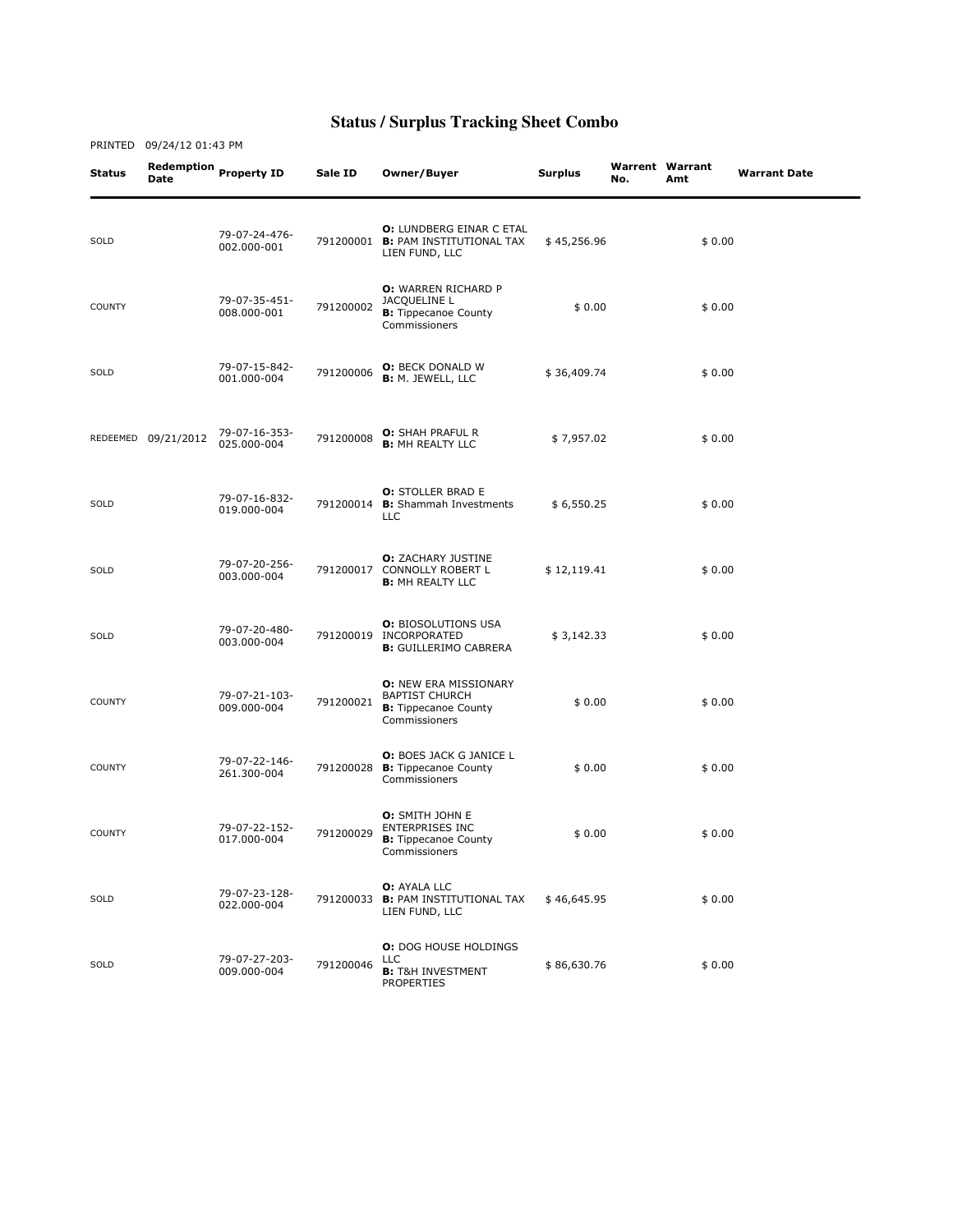| Status        | <b>Date</b> | Redemption Property ID       | Sale ID           | Owner/Buyer                                                                                                                   | <b>Surplus</b> | <b>Warrent Warrant</b><br>No. | Amt    | <b>Warrant Date</b> |
|---------------|-------------|------------------------------|-------------------|-------------------------------------------------------------------------------------------------------------------------------|----------------|-------------------------------|--------|---------------------|
| SOLD          |             | 79-07-28-107-<br>001.000-004 | 791200049         | <b>O: RALEVIC VELJKO M</b><br><b>B: PAM INSTITUTIONAL TAX</b><br>LIEN FUND, LLC                                               | \$69,206.92    |                               | \$0.00 |                     |
| SOLD          |             | 79-07-28-184-<br>005.000-004 | 791200050         | <b>O: BROGAN SONIA</b><br><b>B:</b> PAM INSTITUTIONAL TAX<br>LIEN FUND, LLC                                                   | \$34,023.42    |                               | \$0.00 |                     |
| SOLD          |             | 79-07-29-229-<br>029.000-004 |                   | <b>O: NIX PAUL</b><br>791200061 B: Shammah Investments<br><b>LLC</b>                                                          | \$5,626.30     |                               | \$0.00 |                     |
| SOLD          |             | 79-07-29-239-<br>012.000-004 |                   | <b>O: LAWRENCE DANIEL</b><br>MICHAEL<br>791200063 B: CAPITAL ONE BANK AS<br>COLLATERAL ASSIGNEE FOR<br>VESTA RECEIVABLES, LLC | \$13,925.19    |                               | \$0.00 |                     |
| <b>COUNTY</b> |             | 79-07-29-261-<br>004.000-004 | 791200064         | O: HURST VIVIAN E<br><b>B:</b> Tippecanoe County<br>Commissioners                                                             | \$0.00         |                               | \$0.00 |                     |
| <b>COUNTY</b> |             | 79-07-32-251-<br>006.000-004 | 791200069         | <b>O:</b> VINSON DEVELOPMENT<br>LLC<br><b>B:</b> Tippecanoe County<br>Commissioners                                           | \$0.00         |                               | \$0.00 |                     |
| SOLD          |             | 79-07-32-331-<br>001.000-004 | 791200070 STEVENS | <b>O: BUNTIN LILLIAN M</b><br><b>B:</b> GLR FUND, LLC                                                                         | \$0.00         |                               | \$0.00 |                     |
| SOLD          |             | 79-07-33-357-<br>021.000-004 |                   | <b>O: BURGER PROPERTY</b><br>791200072 ASSURANCE LLC<br><b>B:</b> Vinod C. Gupta                                              | \$28,991.08    |                               | \$0.00 |                     |
| SOLD          |             | 79-07-34-300-<br>005.000-004 | 791200075 SELMA J | O: SHUMATE CLAUDE W<br><b>B:</b> RICHARD HABY                                                                                 | \$43,462.47    |                               | \$0.00 |                     |
| <b>COUNTY</b> |             | 79-07-35-302-<br>016.000-004 | 791200076         | O: COUNTRY CHARM UTILITY<br><b>CORP</b><br><b>B:</b> Tippecanoe County<br>Commissioners                                       | \$0.00         |                               | \$0.00 |                     |
| SOLD          |             | 79-07-25-226-<br>008.000-005 | 791200077         | <b>O:</b> SILVERLEAF FINANCIAL 5<br><b>LLC</b><br><b>B: NEBRASKA ALLIANCE</b><br>REALTY CO                                    | \$339,370.72   |                               | \$0.00 |                     |
| SOLD          |             | 79-07-30-476-<br>009.000-005 | 791200078         | O: ADAMS DONALD EUGENE<br>SR<br><b>B:</b> T&H INVESTMENT<br><b>PROPERTIES</b>                                                 | \$6,793.91     |                               | \$0.00 |                     |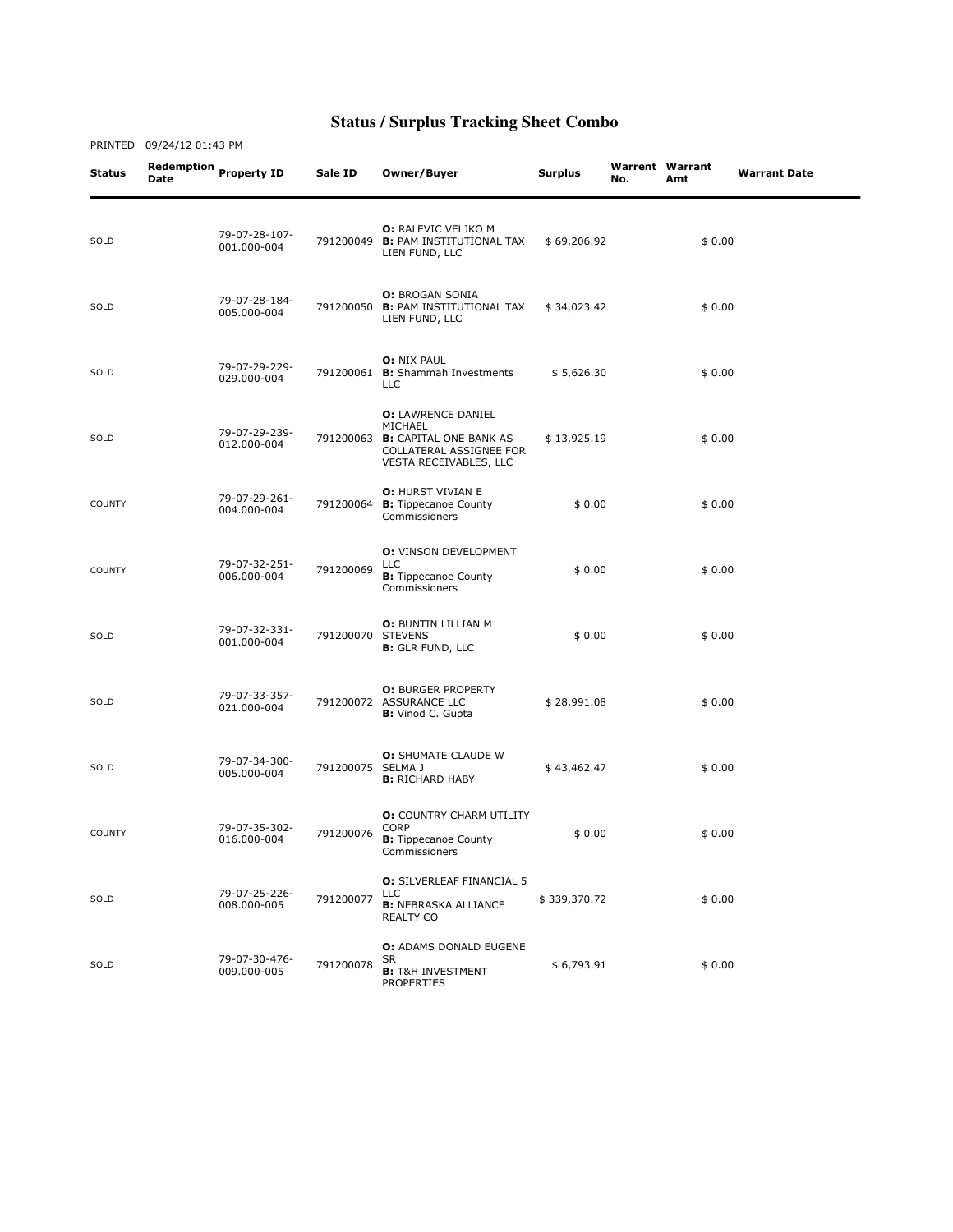| Status        | Date | Redemption Property ID       | Sale ID   | Owner/Buyer                                                                                                            | <b>Surplus</b> | No. | <b>Warrent Warrant</b><br>Amt | <b>Warrant Date</b> |
|---------------|------|------------------------------|-----------|------------------------------------------------------------------------------------------------------------------------|----------------|-----|-------------------------------|---------------------|
| <b>COUNTY</b> |      | 79-07-31-277-<br>002.000-005 | 791200079 | <b>O: SMITH PAUL</b><br><b>B:</b> Tippecanoe County<br>Commissioners                                                   | \$0.00         |     | \$0.00                        |                     |
| SOLD          |      | 79-13-10-200-<br>008.000-006 | 791200080 | <b>O:</b> TAXI LLC<br><b>B:</b> GUILLERIMO CABRERA                                                                     | \$0.00         |     | \$0.00                        |                     |
| <b>COUNTY</b> |      | 79-08-18-300-<br>012.300-010 | 791200097 | <b>O: WEIS CHARLES</b><br><b>B:</b> Tippecanoe County<br>Commissioners                                                 | \$0.00         |     | \$0.00                        |                     |
| SOLD          |      | 79-15-06-101-<br>003.000-011 | 791200098 | O: HENSEL MARY JOANNE<br><b>B:</b> ACHIEVE MARKETING &<br>CONSULTING, LLC                                              | \$2,203.39     |     | \$0.00                        |                     |
| <b>COUNTY</b> |      | 79-12-18-300-<br>003.000-012 | 791200109 | <b>O:</b> WALLACE JEAN<br><b>B:</b> Tippecanoe County<br>Commissioners                                                 | \$0.00         |     | \$0.00                        |                     |
| <b>COUNTY</b> |      | 79-12-25-400-<br>004.000-012 | 791200110 | O: RUTAN GORDON L<br><b>B:</b> Tippecanoe County<br>Commissioners                                                      | \$0.00         |     | \$0.00                        |                     |
| <b>COUNTY</b> |      | 79-12-26-200-<br>003.000-012 |           | <b>O: NEWCOMER CHURCH OF</b><br>UNITED BREATHERN<br>791200111 TRUSTEES<br><b>B:</b> Tippecanoe County<br>Commissioners | \$0.00         |     | \$0.00                        |                     |
| SOLD          |      | 79-12-04-302-<br>052.000-013 | 791200112 | <b>O:</b> JACKSON MATTHEW E<br>B: Vinod C. Gupta                                                                       | \$19,416.21    |     | \$0.00                        |                     |
| SOLD          |      | 79-05-01-400-<br>004.000-014 | 791200114 | <b>O:</b> BROWN W A SR<br><b>B:</b> Shammah Investments<br><b>LLC</b>                                                  | \$0.00         |     | \$0.00                        |                     |
| <b>COUNTY</b> |      | 79-01-34-301-<br>005.000-016 | 791200123 | O: FUNK SCOTT<br><b>B:</b> Tippecanoe County<br>Commissioners                                                          | \$0.00         |     | \$0.00                        |                     |
| SOLD          |      | 79-03-11-100-<br>005.000-017 | 791200126 | <b>O: HILL ANGELIA M ETAL</b><br><b>B:</b> Vinod C. Gupta                                                              | \$4,521.81     |     | \$0.00                        |                     |
| SOLD          |      | 79-03-17-400-<br>001.000-017 | 791200127 | <b>O:</b> CLARK FLOYD<br><b>B:</b> Alice R Stanifer                                                                    | \$0.00         |     | \$0.00                        |                     |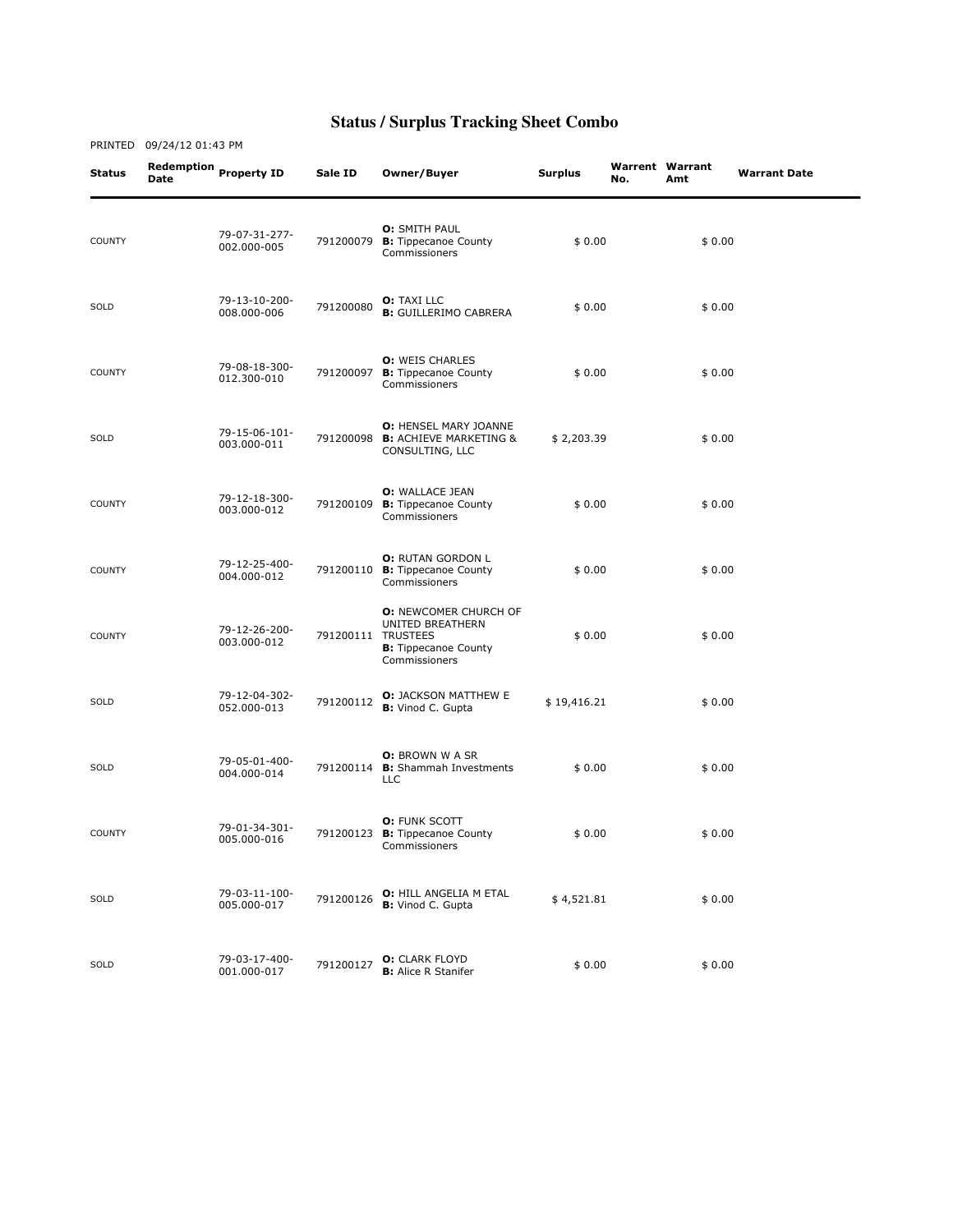|               | PRINTED 09/24/12 01:43 PM |                              |                  |                                                                                                                                     |                |     |                               |                     |  |
|---------------|---------------------------|------------------------------|------------------|-------------------------------------------------------------------------------------------------------------------------------------|----------------|-----|-------------------------------|---------------------|--|
| Status        | Date                      | Redemption Property ID       | Sale ID          | Owner/Buyer                                                                                                                         | <b>Surplus</b> | No. | <b>Warrent Warrant</b><br>Amt | <b>Warrant Date</b> |  |
| SOLD          |                           | 79-03-19-200-<br>006.000-017 | 791200128        | O: CARNAHAN PAUL & CARLA<br><b>B:</b> GLR FUND, LLC                                                                                 | \$2,602.49     |     | \$0.00                        |                     |  |
| SOLD          |                           | 79-03-27-400-<br>010.000-017 |                  | <b>O:</b> SCHURMAN ELIZABETH A<br>791200132 B: PAM INSTITUTIONAL TAX<br>LIEN FUND, LLC                                              | \$29,247.62    |     | \$0.00                        |                     |  |
| SOLD          |                           | 79-04-04-200-<br>003.000-017 | 791200133        | O: DOERR RUTH L<br><b>B:</b> Francis P Donahoe Jr.                                                                                  | \$17,567.92    |     | \$0.00                        |                     |  |
| SOLD          |                           | 79-03-33-252-<br>005.000-018 | 791200137 SUE    | <b>O:</b> DYER GRANT LEE ADINA<br><b>B:</b> M. JEWELL, LLC                                                                          | \$20,502.34    |     | \$0.00                        |                     |  |
| SOLD          |                           | 79-03-28-277-<br>002.000-019 | 791200140        | <b>O: REI LIMITED</b><br>PARTNERSHIP<br><b>B:</b> T&H INVESTMENT<br><b>PROPERTIES</b>                                               | \$142,479.72   |     | \$0.00                        |                     |  |
| SOLD          |                           | 79-06-10-326-<br>006.000-022 | 791200143 CHERIL | <b>O:</b> GOODMAN BENJAMIN S<br><b>B:</b> Vinod C. Gupta                                                                            | \$7,709.66     |     | \$0.00                        |                     |  |
| SOLD          |                           | 79-06-15-100-<br>010.000-022 | 791200147        | <b>O:</b> LEVITE JOHN E NAOMI<br><b>B:</b> Vinod C. Gupta                                                                           | \$4,982.05     |     | \$0.00                        |                     |  |
| <b>COUNTY</b> |                           | 79-06-15-203-<br>010.000-022 | 791200148        | <b>O:</b> DRACH RAYMOND A & JOY<br>PARR<br><b>B:</b> Tippecanoe County<br>Commissioners                                             | \$0.00         |     | \$0.00                        |                     |  |
| <b>COUNTY</b> |                           | 79-02-36-326-<br>011.000-023 |                  | <b>O: LUXHART CORPORATION</b><br>791200149 B: Tippecanoe County<br>Commissioners                                                    | \$0.00         |     | \$0.00                        |                     |  |
| SOLD          |                           | 79-02-36-326-<br>029.000-023 |                  | <b>O:</b> RUIZ VALERIE C<br>791200150 B: PAM INSTITUTIONAL TAX<br>LIEN FUND, LLC                                                    | \$55,976.31    |     | \$0.00                        |                     |  |
| <b>COUNTY</b> |                           | 79-06-02-226-<br>013.000-023 |                  | <b>O: RBT DEVELOPMENT LLC &amp;</b><br>PARAMOUNT DEVELOPMENT<br>791200151 GROUP LLC<br><b>B:</b> Tippecanoe County<br>Commissioners | \$0.00         |     | \$0.00                        |                     |  |
| <b>COUNTY</b> |                           | 79-06-02-228-<br>012.000-023 |                  | <b>O: RBT DEVELOPMENT LLC</b><br>791200152 B: Tippecanoe County<br>Commissioners                                                    | \$0.00         |     | \$0.00                        |                     |  |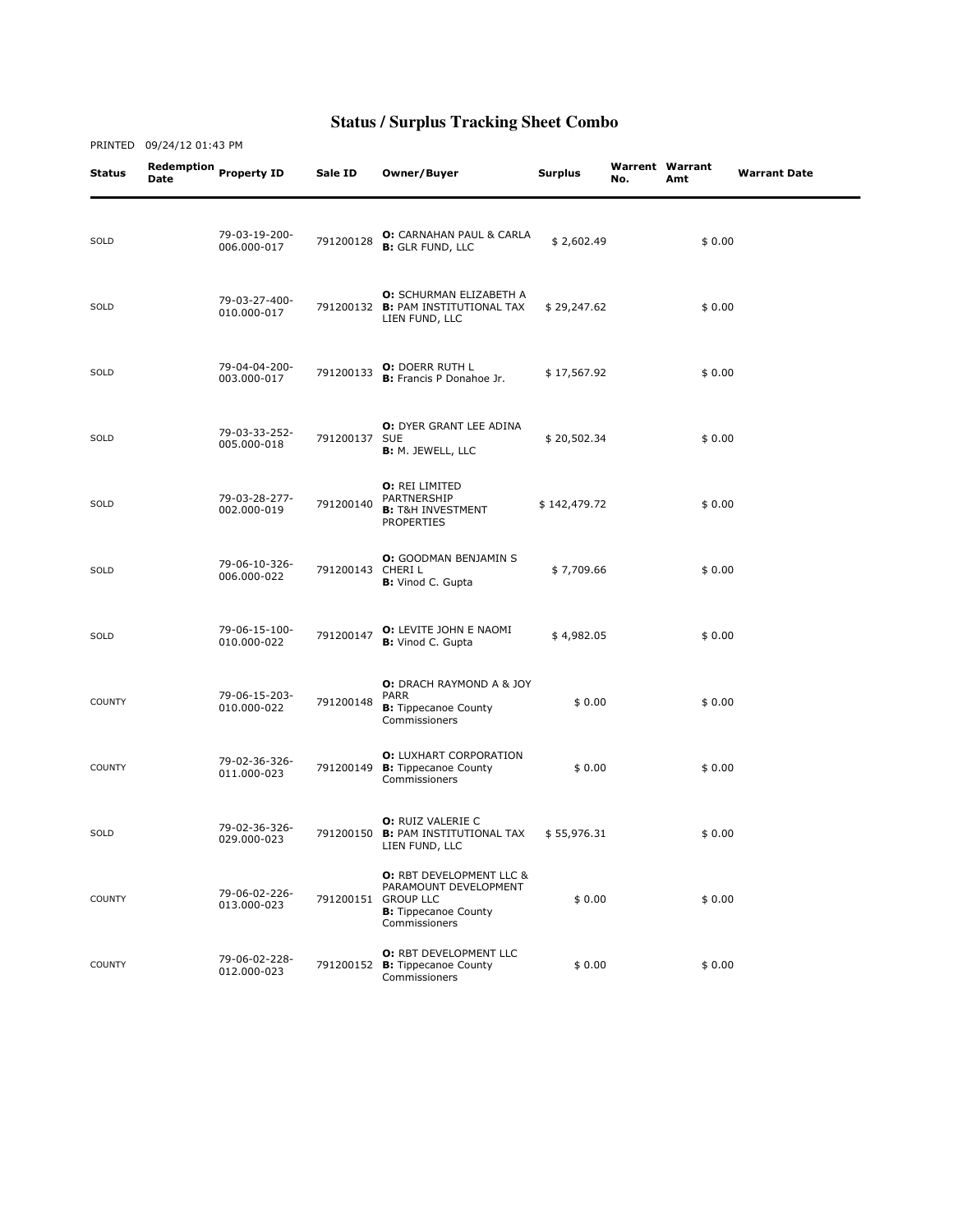| <b>Status</b> | <b>Date</b> | Redemption Property ID       | Sale ID       | Owner/Buyer                                                                                   | <b>Surplus</b> | No. | <b>Warrent Warrant</b><br>Amt | <b>Warrant Date</b> |
|---------------|-------------|------------------------------|---------------|-----------------------------------------------------------------------------------------------|----------------|-----|-------------------------------|---------------------|
| <b>COUNTY</b> |             | 79-06-11-100-<br>005.000-023 | 791200154     | O: MENNEN BUILDERS LLC<br>ETAL<br><b>B:</b> Tippecanoe County<br>Commissioners                | \$0.00         |     | \$0.00                        |                     |
| SOLD          |             | 79-06-23-326-<br>007.000-023 | 791200155     | <b>O:</b> TRISKA DAVID J<br><b>B: M. JEWELL, LLC</b>                                          | \$81,604.10    |     | \$0.00                        |                     |
| SOLD          |             | 79-07-03-402-<br>001.000-023 | 791200157 INC | <b>O:</b> G&L DEVELOPMENT CO<br>B: U.S. Bank Cust\Emp V                                       | \$0.00         |     | \$0.00                        |                     |
| <b>COUNTY</b> |             | 79-07-08-451-<br>005.000-023 | 791200158     | <b>O: MICHALSKI KATHLEEN M</b><br><b>ETAL</b><br><b>B:</b> Tippecanoe County<br>Commissioners | \$0.00         |     | \$0.00                        |                     |
| <b>COUNTY</b> |             | 79-07-30-200-<br>006.300-023 |               | <b>O:</b> CELLULAR ONE<br>791200159 B: Tippecanoe County<br>Commissioners                     | \$0.00         |     | \$0.00                        |                     |
| SOLD          |             | 79-07-18-003-<br>000.301-026 | 791200163     | <b>O: HOMESPORTS INC</b><br><b>B:</b> GLR FUND, LLC                                           | \$0.00         |     | \$0.00                        |                     |
| SOLD          |             | 79-07-18-127-<br>015.000-026 | 791200164     | O: BEAVER JAMES A<br><b>B:</b> M. JEWELL, LLC                                                 | \$54,407.36    |     | \$0.00                        |                     |
| SOLD          |             | 79-04-16-253-<br>001.000-027 | 791200171     | O: KING GARY L CHERYL E<br>B: M. JEWELL, LLC                                                  | \$39,322.40    |     | \$0.00                        |                     |
| SOLD          |             | 79-04-20-200-<br>007.000-027 | 791200172 E   | <b>O:</b> CORNS CHARLES E NANCY<br><b>B:</b> Vinod C. Gupta                                   | \$12,723.08    |     | \$0.00                        |                     |
| <b>COUNTY</b> |             | 79-04-23-300-<br>004.000-027 | 791200173     | <b>O:</b> GOLDEN DARRELL L &<br>KATHY M<br><b>B:</b> Tippecanoe County<br>Commissioners       | \$0.00         |     | \$0.00                        |                     |
| SOLD          | 09/21/2012  | 79-04-30-300-<br>014.000-027 | 791200175     | O: CONRAD LINDA L<br><b>B:</b> Vinod C. Gupta                                                 | \$5,065.19     |     | \$0.00                        |                     |
| SOLD          |             | 79-04-33-127-<br>008.000-027 |               | <b>O: MITCHELL STEVEN K</b><br>791200176 MICHELE E<br><b>B:</b> David J Floyd                 | \$3,902.03     |     | \$0.00                        |                     |